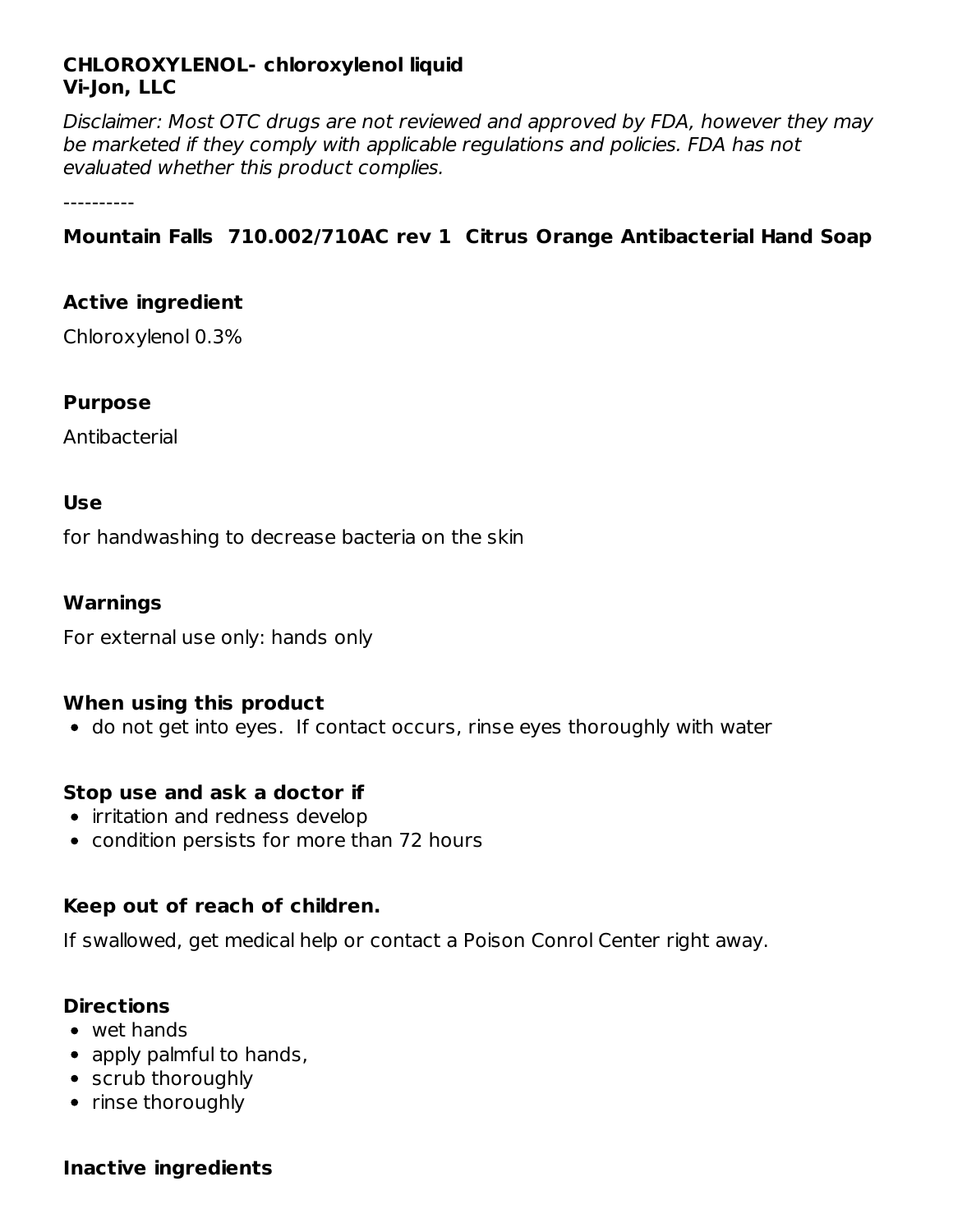water, sodium C14-16 olefin sulfonate, lauramine oxide, sodium laureth sulfate, sodium lauryl sulfate, isopropylideneglycerol, sodium chloride, alcohol denat., phenoxyethanol, citric acid, methylisothiazolinone, trisodium ethylenediamine disuccinate, fragrance, yellow 5, red 33

Do not add bleach. Not for use in dishwashers.

Contains Surfactants. Phosphate Free

#### **disclaimer**

This product is not manufactured or distributed by Procter & Gamble, distributor of Dawn Ultra Antibacteial Hand Soap Orange Scent

## **principal display panel**

mountain falls \*Compare to Dawn tough on grease ultra concentrated cleaning power dish soap antibacterial hand soap orange scent 24 FL OZ (710 mL)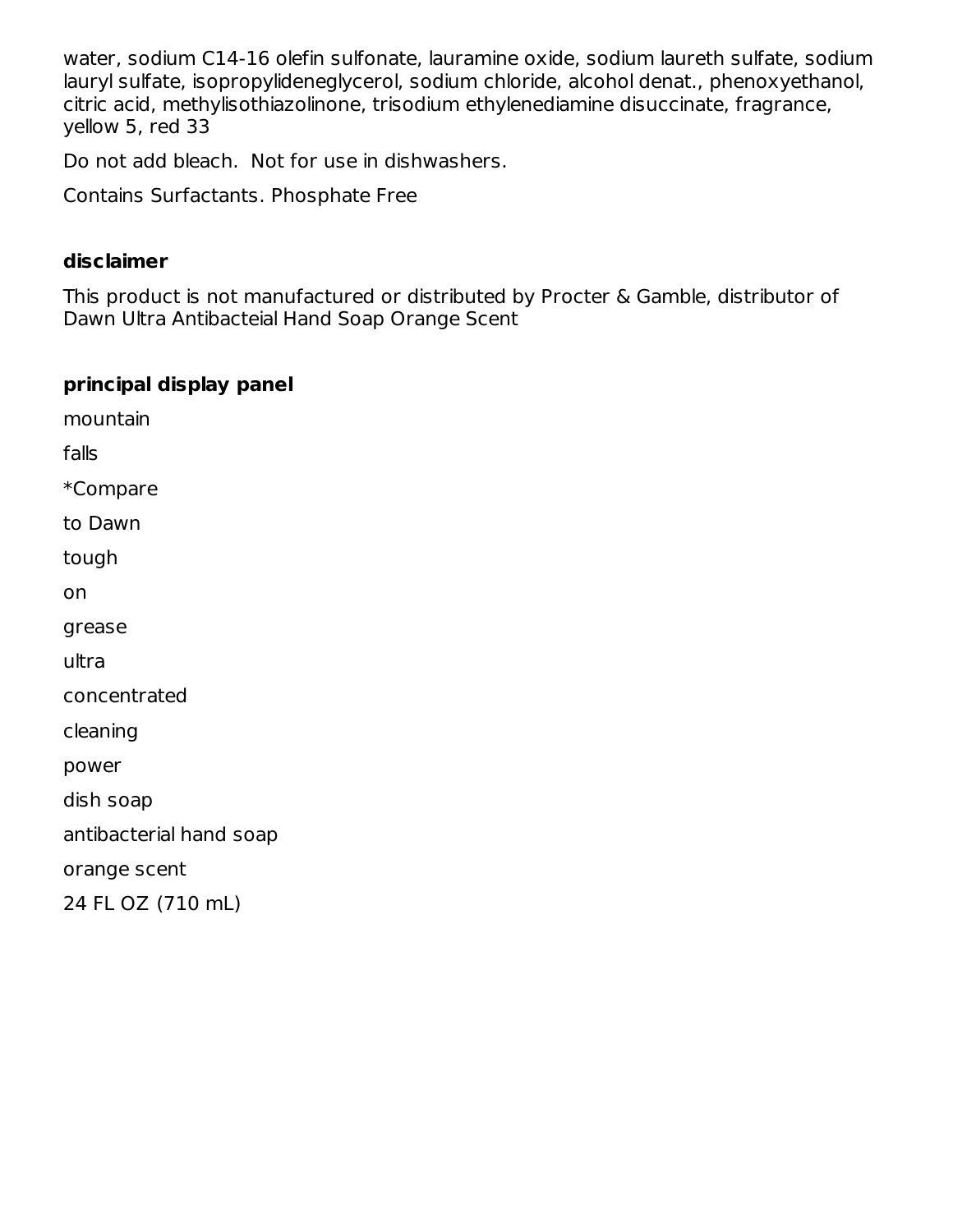

| <b>CHLOROXYLENOL</b><br>chloroxylenol liquid |                |                           |               |
|----------------------------------------------|----------------|---------------------------|---------------|
|                                              |                |                           |               |
| <b>Product Information</b>                   |                |                           |               |
| <b>Product Type</b>                          | HUMAN OTC DRUG | <b>Item Code (Source)</b> | NDC:11344-710 |
| <b>Route of Administration</b>               | <b>TOPICAL</b> |                           |               |
|                                              |                |                           |               |
| <b>Active Ingredient/Active Moiety</b>       |                |                           |               |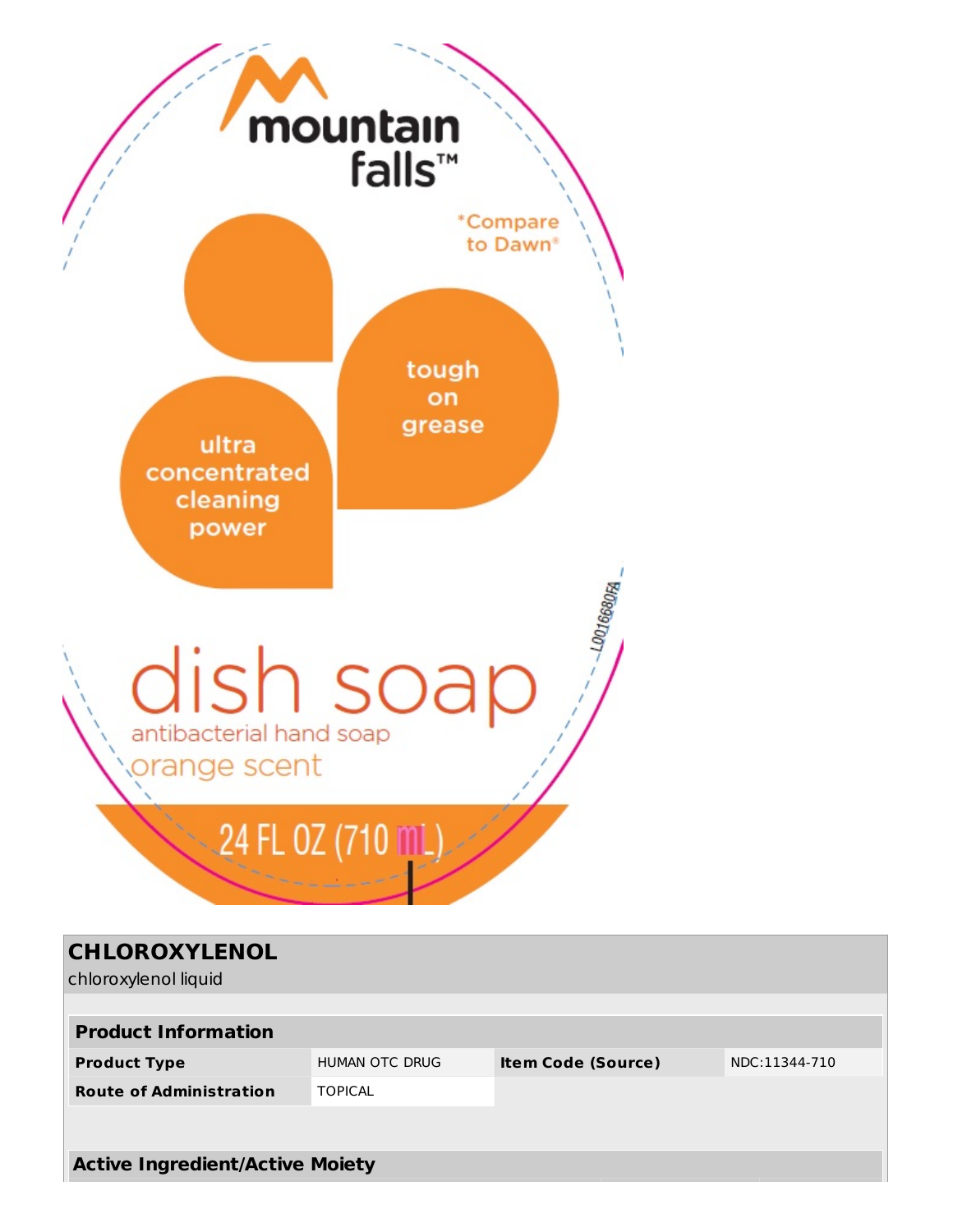| <b>Ingredient Name</b>                                                | <b>Basis of</b><br><b>Strength</b> | Strength          |
|-----------------------------------------------------------------------|------------------------------------|-------------------|
| CHLOROXYLENOL (UNII: 0F32U78V2Q) (CHLOROXYLENOL -<br>UNII:0F32U78V2O) | <b>CHLOROXYLENOL</b>               | $3.09$ mg in 1 mL |

| <b>Inactive Ingredients</b>                              |                 |  |  |
|----------------------------------------------------------|-----------------|--|--|
| <b>Ingredient Name</b>                                   | <b>Strength</b> |  |  |
| water (UNII: 059QF0KO0R)                                 |                 |  |  |
| <b>SODIUM C14-16 OLEFIN SULFONATE (UNII: O9W3D3YF5U)</b> |                 |  |  |
| <b>LAURAMINE OXIDE (UNII: 4F6FC4MI8W)</b>                |                 |  |  |
| <b>SODIUM LAURETH SULFATE (UNII: BPV390UAP0)</b>         |                 |  |  |
| <b>SODIUM LAURYL SULFATE (UNII: 368GB5141I)</b>          |                 |  |  |
| <b>SOLKETAL (UNII: 3XK09808ZW)</b>                       |                 |  |  |
| sodium chloride (UNII: 451W47IQ8X)                       |                 |  |  |
| <b>ALCOHOL</b> (UNII: 3K9958V90M)                        |                 |  |  |
| <b>PHENOXYETHANOL (UNII: HIE492ZZ3T)</b>                 |                 |  |  |
| CITRIC ACID MONOHYDRATE (UNII: 2968PHW8QP)               |                 |  |  |
| <b>METHYLISOTHIAZOLINONE (UNII: 229D0E1QFA)</b>          |                 |  |  |
| trisodium ethylenediamine disuccinate (UNII: YA22H34H9Q) |                 |  |  |
| <b>FD&amp;C YELLOW NO. 5 (UNII: I753WB2F1M)</b>          |                 |  |  |
| D&C RED NO. 33 (UNII: 9DBA0SBB0L)                        |                 |  |  |

# **Packaging**

| # | <b>Item Code</b>         | <b>Package Description</b>                                                | <b>Marketing Start</b><br><b>Date</b> | <b>Marketing End</b><br><b>Date</b> |
|---|--------------------------|---------------------------------------------------------------------------|---------------------------------------|-------------------------------------|
|   | NDC:11344-<br>710-50     | 710 mL in 1 BOTTLE, PLASTIC; Type 0: Not a<br><b>Combination Product</b>  | 01/14/2017                            |                                     |
|   | $2$ NDC:11344-<br>710-57 | 1183 mL in 1 BOTTLE, PLASTIC; Type 0: Not a<br><b>Combination Product</b> | 01/14/2017                            |                                     |
|   | 3 NDC:11344-<br>710-51   | 1770 mL in 1 BOTTLE, PLASTIC; Type 0: Not a<br><b>Combination Product</b> | 01/14/2017                            |                                     |

| <b>Marketing Information</b> |                                                           |                                       |                                     |
|------------------------------|-----------------------------------------------------------|---------------------------------------|-------------------------------------|
| <b>Marketing</b><br>Category | <b>Application Number or Monograph</b><br><b>Citation</b> | <b>Marketing Start</b><br><b>Date</b> | <b>Marketing End</b><br><b>Date</b> |
| OTC monograph not<br>final   | part333A                                                  | 01/14/2017                            |                                     |

**Labeler -** Vi-Jon, LLC (790752542)

**Registrant -** Vi-Jon, LLC (790752542)

| <b>Establishment</b> |                |               |                            |
|----------------------|----------------|---------------|----------------------------|
| <b>Name</b>          | <b>Address</b> | <b>ID/FEI</b> | <b>Business Operations</b> |
| Vi-Jon, LLC          |                | 790752542     | manufacture(11344-710)     |